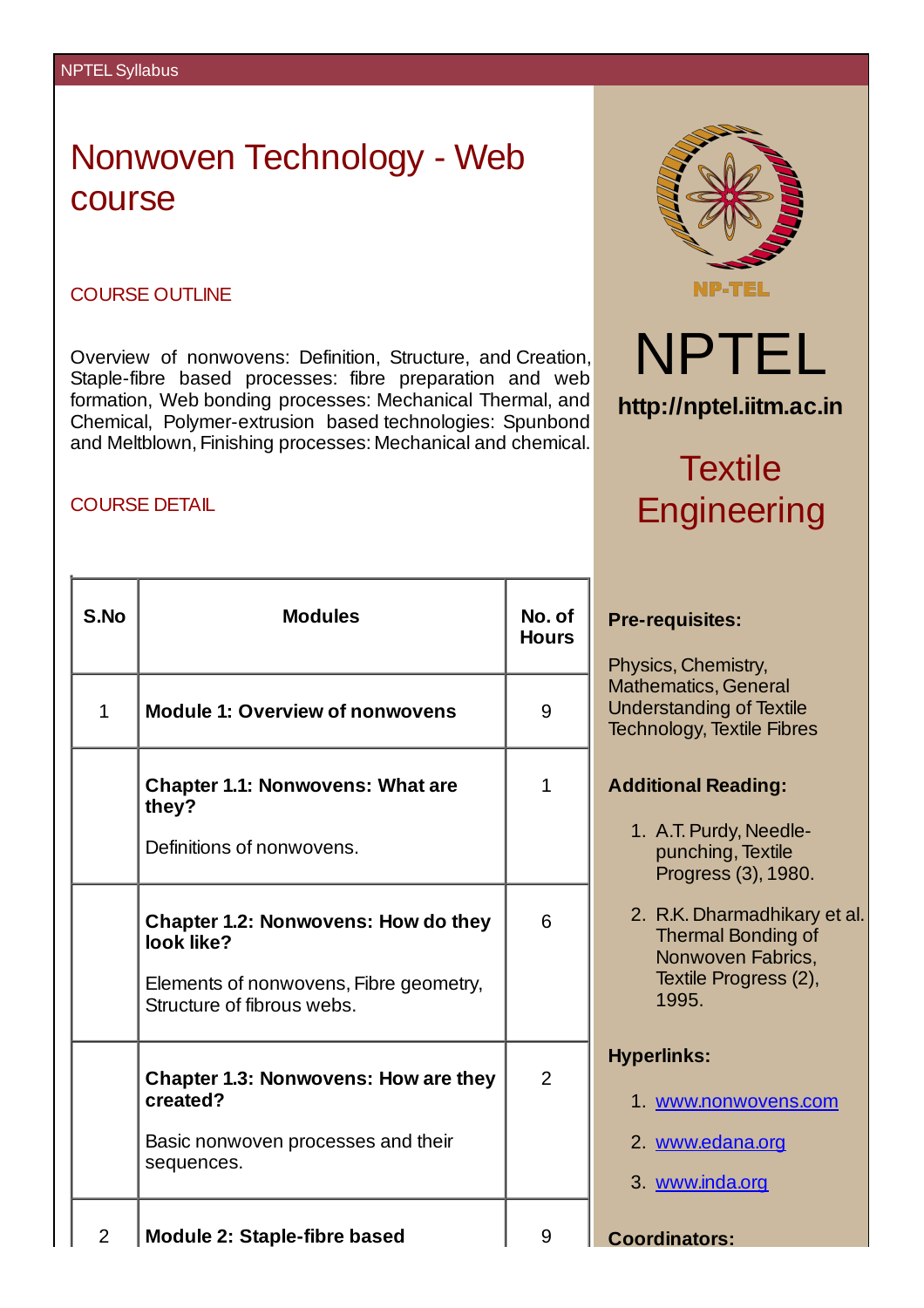|                | processes                                                                                                                                                                        |                | <b>Dr. Dipayan Das</b><br><b>Department of Textile</b> |
|----------------|----------------------------------------------------------------------------------------------------------------------------------------------------------------------------------|----------------|--------------------------------------------------------|
|                | <b>Chapter 2.1: Staple fibre preparation</b><br>processes                                                                                                                        | $\overline{2}$ | TechnologyIIT Delhi                                    |
|                | Raw materials, Fibre opening and mixing<br>processes.                                                                                                                            |                |                                                        |
|                | <b>Chapter 2.2: Staple fibre web formation</b><br>processes                                                                                                                      | $\overline{7}$ |                                                        |
|                | Carding process, Parallel-lay process,<br>Cross-lay process, Perpendicular-lay<br>process, Air-lay process, Wet-lay process.                                                     |                |                                                        |
| 3              | <b>Module 3: Web bonding processes</b>                                                                                                                                           | 10             |                                                        |
|                | <b>Chapter 3.1: Mechanical bonding</b><br>processes                                                                                                                              | 4              |                                                        |
|                | Needle-punch process and<br>Hydroentanglement process.                                                                                                                           |                |                                                        |
|                | <b>Chapter 3.2: Thermal bonding</b><br>processes                                                                                                                                 | 3              |                                                        |
|                | Principles of thermal bonding, Calender<br>bonding process, Through-air bonding<br>process, Infra-red bonding process,<br>Ultrasonic bonding process.                            |                |                                                        |
|                | <b>Chapter 3.3: Chemical bonding</b><br>processes                                                                                                                                | 3              |                                                        |
|                | Chemical binders, Methods of binder<br>applications, Saturation bonding process,<br>Foam bonding process, Spray bonding<br>process, Print bonding process, Methods<br>of drying. |                |                                                        |
| $\overline{4}$ | <b>Module 4: Polymer-extrusion based</b><br>technologies                                                                                                                         | 6              |                                                        |
|                | <b>Chapter 4.1: Spunbond technology</b>                                                                                                                                          | 3              |                                                        |